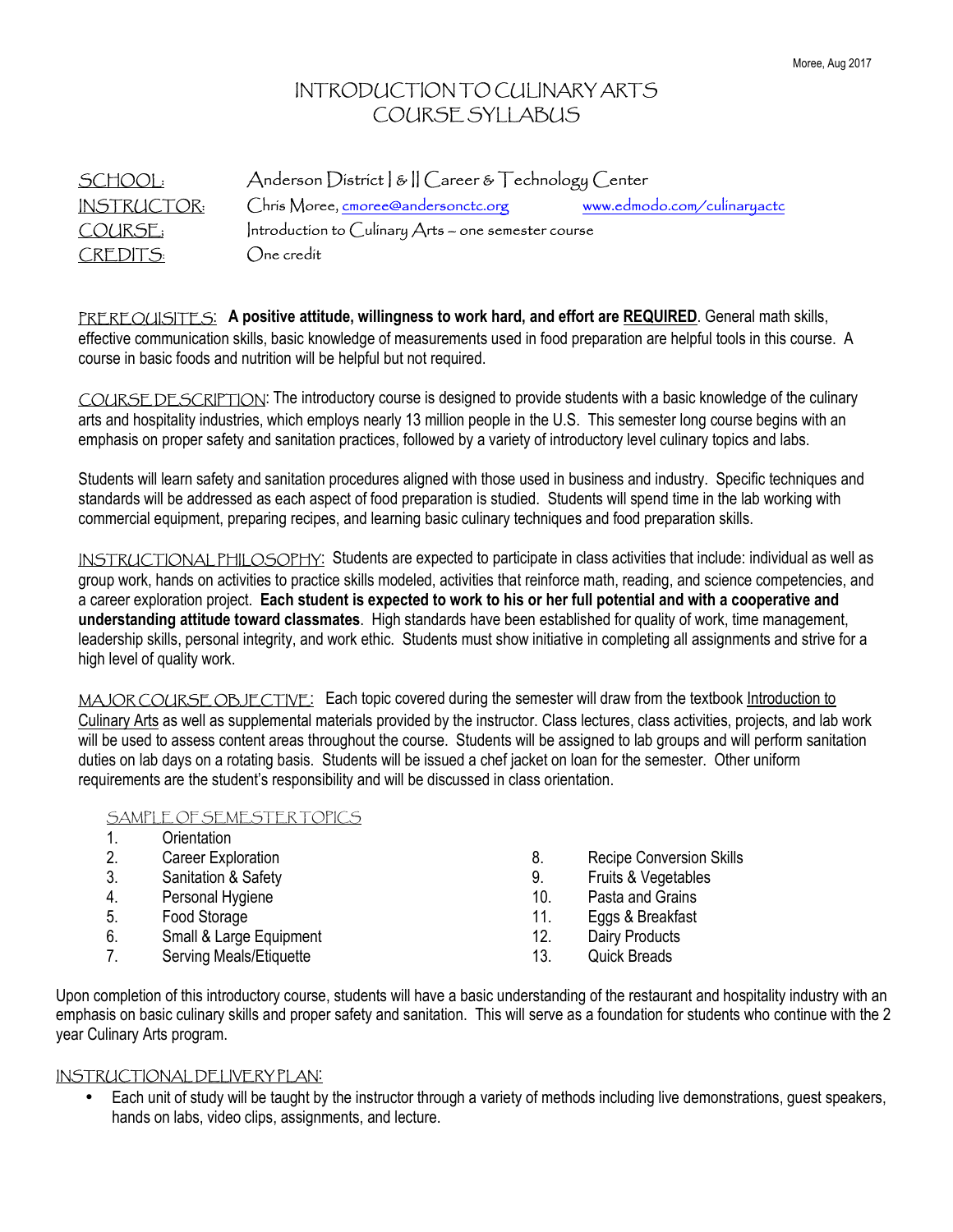- Moree, Aug 2017 • Following the introductory activities, the relevant material will be thoroughly covered and discussed through the textbook and supplemental materials. Students will then complete various assignments to demonstrate a full understanding of the principles of each unit. Upon successful completion of assignments, students will prepare necessary materials for lab activity. **Only students who successfully complete assignments and participate in class discussion will be allowed in the lab**. Alternate assignments will be provided to students who do not meet these criteria
	- Students will work in lab groups to complete assigned tasks and apply concepts learned during class lecture and demonstrations. Students will be graded on their ability to follow recipe instructions, their ability to work well with others, quality of finished product, lab clean up procedures, and established safety and sanitary guidelines.
	- The Instructor will assist and accommodate students as necessary during class and lab activity.

#### MAKE-UP POLICY:

• IT IS THE RESPONSIBILITY OF THE STUDENT TO FIRST CHECK THE CLASS WEB PAGE (www.edmodo.com/culinaryactc) FOR ASSIGNMENTS MISSED WHEN ABSENT. Daily activities from each class will be updated on the edmodo.com site. Students should reference this website and copy any notes or information needed.

The student will have one day to make up the work for each day he or she was absent. **Late work policy is as follows:**

 **1 day late = 10% off 2 days late = 20% off 3 days late = 50% off Over 3 days = 90% off** 

**Students are still required to do ALL assignments before entering the lab. Students missing assignments will be given alternate tasks in place of the lab. Students who do not participate in lab activities should schedule a lab make up day (see below)** 

- Any assignments not turned in according to the established time table will result in late work penalties and possibly a zero in the grade book. (Unusual or extenuating circumstances will be considered on an individual basis.)
- TESTS AND QUIZZES must be made up within 1 week (3 class periods). Students who miss a quiz or test will not be allowed into the lab until that quiz or test is taken. **Selected major tests will be eligible for retakes if the student scores below a 70. However, the student must inquire about the retake within 3 class days of receiving the score. The retake must be scheduled and taken within 2 weeks of the inquiry.**
- **Labs can only be made up after school and must be pre-arranged with the instructor.**

ASSESSMENT PLAN: The following percentages list the weighted averages for class activities which will determine the overall grade earned by each student.

| <b>Major Grades</b> | 60% | Unit Tests, Major Projects, Hands on Lab Tests, Employability (Preparation,<br>attendance, communication, staying on task, etc (see attached<br>rubric) |
|---------------------|-----|---------------------------------------------------------------------------------------------------------------------------------------------------------|
| <b>Minor Grades</b> | 40% | Homework, Quizzes, Lab Practice, Small Projects                                                                                                         |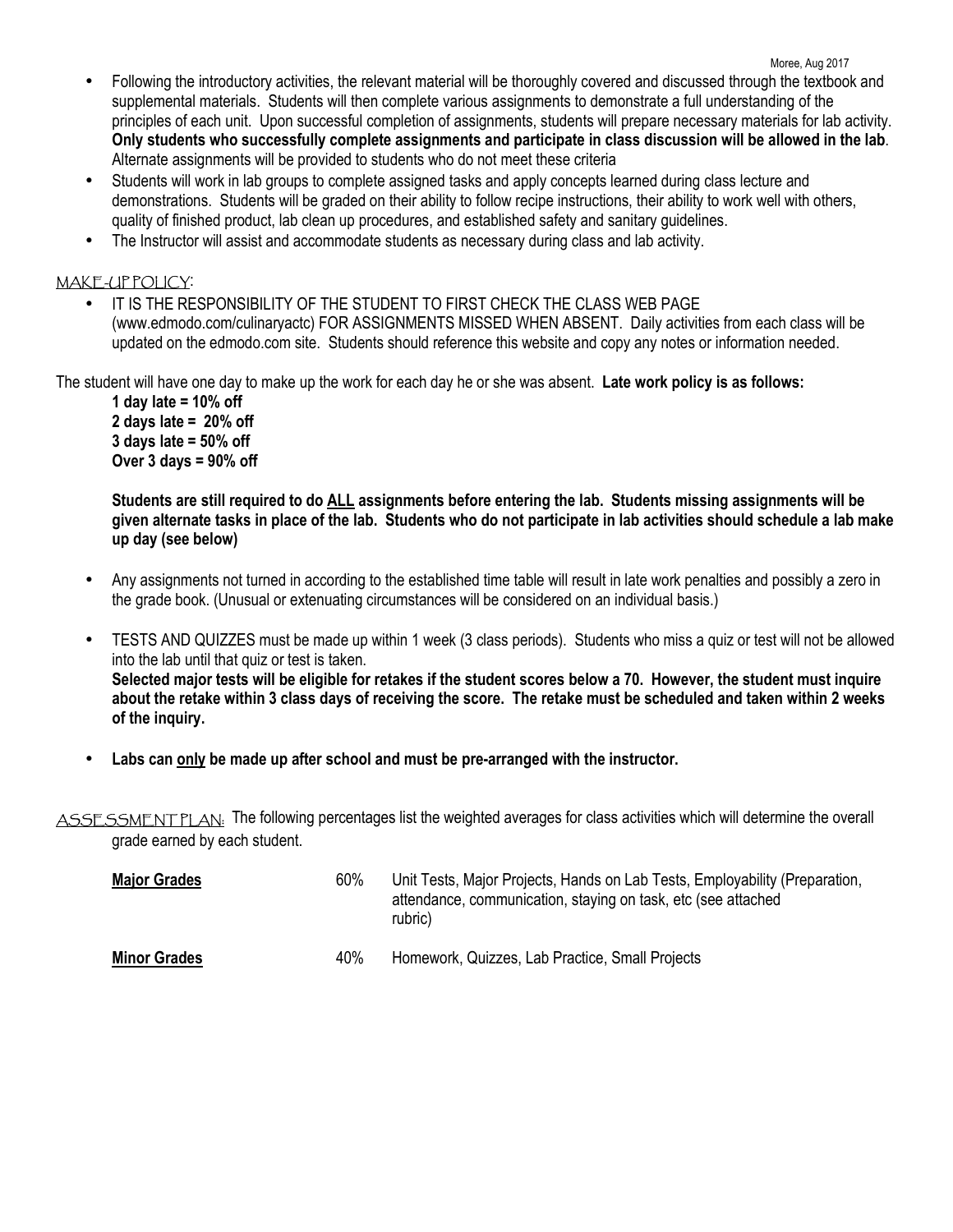#### **Anderson Districts I and II Career and Technology Center Employability/Soft Skills Evaluation Rubric**

| <b>Fundamental</b>                                                                                                            | Below Standard/Expectation (6-7)                                                                                                                                                                                                                                                                        | <b>Meets Standard/ Expectation (8-9)</b>                                                                                                                                                                                                                                      | <b>Exceeds Standard/ Expectation (10)</b>                                                                                                                                                                                                                                                                                                                                                                                         |  |  |  |  |
|-------------------------------------------------------------------------------------------------------------------------------|---------------------------------------------------------------------------------------------------------------------------------------------------------------------------------------------------------------------------------------------------------------------------------------------------------|-------------------------------------------------------------------------------------------------------------------------------------------------------------------------------------------------------------------------------------------------------------------------------|-----------------------------------------------------------------------------------------------------------------------------------------------------------------------------------------------------------------------------------------------------------------------------------------------------------------------------------------------------------------------------------------------------------------------------------|--|--|--|--|
| Attendance, Promptness,<br><b>Prepared for Work</b>                                                                           | Often forgets to bring materials to class<br>(writing instruments, notebook, homework,<br>textbook).                                                                                                                                                                                                    | Usually brings materials to class (writing<br>instruments, notebook, homework, textbook).                                                                                                                                                                                     | Always brings materials to class (writing<br>instruments, notebook, homework, textbook).                                                                                                                                                                                                                                                                                                                                          |  |  |  |  |
|                                                                                                                               | One point will be deducted for each absence during the quarter (whether excused or unexcused).<br>One point will be deducted for every two tardies a<br>student has during the quarter. A student begins with 10 points for this category.                                                              |                                                                                                                                                                                                                                                                               |                                                                                                                                                                                                                                                                                                                                                                                                                                   |  |  |  |  |
| Attitude, Cooperation,<br><b>Integrity, Respect</b>                                                                           | Is often negative and struggles to reorient<br>negative outlook into a positive outlook. Does<br>not understand or is not concerned with how<br>attitude affects performance and group<br>dynamics.                                                                                                     | Is usually optimistic and can reorient negative<br>outlook into a positive outlook. Understands<br>how attitude affects performance and group<br>dynamics.                                                                                                                    | Is optimistic and quickly reorients negative<br>outlook into a positive outlook. Values how<br>attitude affects performance and group dynamics<br>and tries to positively influence conditions.                                                                                                                                                                                                                                   |  |  |  |  |
| <b>Communication Skills:</b><br>Speaking, writing,<br>listening, reading;<br><b>Courtesy and customer</b><br>relations skills | Does not effectively express his/her ideas in a<br>clear and logical manner. Has difficulty<br>building on information presented during a<br>conversation. Usually responds with yes/no<br>answers. Sometimes uses communication<br>destructively to gossip or cause harm.                              | Effectively expresses his/her ideas in a clear<br>and logical manner. Can have a two-way<br>conversation building on information obtained<br>during the conversation. Uses communication<br>constructively to promote goals not to gossip<br>or cause harm.                   | Effectively promotes his/her ideas in a clear and<br>logical manner. Supports his/her ideas with data<br>and research versus personal opinion. Is a<br>skilled conversationalist and can successfully<br>engage others in brainstorming and conflict<br>resolution. Uses communication constructively<br>to promote goals not to gossip or cause harm.                                                                            |  |  |  |  |
| <b>Completing work through</b><br>effort and time<br>management                                                               | More than two assignments are turned in after<br>the due date. Does not use time effectively to<br>complete work                                                                                                                                                                                        | One or two assignments are turned in after the<br>due date. Often uses time effectively to<br>complete work.                                                                                                                                                                  | All work is completed and turned in by the due<br>date. Often uses time effectively to complete<br>work and established timelines for completion.                                                                                                                                                                                                                                                                                 |  |  |  |  |
| <b>Working with others and</b><br>contributing ideas to the<br>class/group                                                    | Does not work well in a team situation. Does<br>not share responsibility for team deliverables.<br>Deflects workload onto other team members.<br>Often seeks to reduce level of quality. Is<br>critical of other team members' input. Is<br>unwilling to compromise to achieve overall<br>team success. | Works with other team members to accomplish<br>shared goals. Shares responsibility for team<br>deliverables and accomplishes an equal portion<br>of the workload. Respects and values other<br>team members' input. Willing to compromise<br>to achieve overall team success. | Works with other team members to accomplish<br>shared goals and often takes on team leadership<br>position. Shares responsibility for team<br>deliverables and accomplishes an equal portion<br>of the workload. Provides team members with<br>constructive guidance, encouraging others to do<br>high quality work. Respects and values other<br>team members' input. Supports negotiated<br>compromise to achieve team success. |  |  |  |  |
| <b>Responsibility for actions</b><br>and accepting<br>consequences for behavior                                               | Rarely acknowledges responsibility for own<br>actions and decisions. Does not complete<br>assignments and is not concerned with quality<br>of work. Has a generally low standard of<br>performance.                                                                                                     | Acknowledges responsibility for own actions<br>and decisions. Completes assignments and is<br>concerned with quality of work. Works<br>towards a high standard of performance for<br>self.                                                                                    | Assumes responsibility for actions and decisions.<br>Completes assignments and is concerned with<br>quality of own work and that of peers. Works<br>towards a high standard of performance.                                                                                                                                                                                                                                       |  |  |  |  |
| Self-evaluate and receive<br>feedback                                                                                         | Is unable to effectively self-evaluate and<br>responds defensively to constructive criticism.<br>Often deflects by providing excuses. Resists<br>being redirected to appropriate behavior.<br>Does not defer judgment.                                                                                  | Is able to self-evaluate and responds civilly to<br>constructive criticism. Absorbs feedback as a<br>learning tool. Can be redirected to appropriate<br>behavior. Reflects on feedback and defers<br>immediate judgment.                                                      | Effectively self-evaluates often and proactively<br>seeks feedback and responds positively to<br>constructive criticism. Absorbs feedback and<br>seeks new ways to perfect behavior or<br>performance. Easily redirected to appropriate<br>behavior. Reflects on feedback and defers<br>immediate judgment.                                                                                                                       |  |  |  |  |
| Safely managing materials,<br>equipment, and space by<br>respecting rules                                                     | Has a safety violation and/or three or more<br>incidents of not tidying work area before<br>leaving (desk clean, chair pushed under, no<br>trash, log off computer).                                                                                                                                    | Always follows classroom safety procedures<br>and has one or two incidents of not tidying<br>work area (desk clean, chair pushed under, no<br>trash, logged off computer).                                                                                                    | Always follows classroom safety procedures and<br>always tidies work area before leaving (desk<br>clean, chair pushed under, no trash, logged off<br>computer).                                                                                                                                                                                                                                                                   |  |  |  |  |
| Self-<br>management/Initiative/<br><b>Problem solving</b>                                                                     | Has difficulty setting and achieving short term<br>goals. Rarely takes initiative and waits for<br>others to give work. Is only motivated under<br>excessive influence or threats. Has a low<br>expectation for self.                                                                                   | Can set and achieve short and moderate term<br>goals. Takes initiative and does not wait for<br>others to give work. Is self-motivated but<br>needs encouragement at times. Sets moderate<br>expectations for self.                                                           | Can set and achieve short-term goals. Takes<br>initiative and does not wait for others to give<br>work. Is self-motivated and can strive<br>independently. Sets high expectations and<br>strives to surpass them.                                                                                                                                                                                                                 |  |  |  |  |
| <b>Procedure/Rule Following</b>                                                                                               | Has difficulty following rules and procedures.<br>Jumps into tasks without first reading<br>directions. Does not seek clarification when<br>unclear. Does not see the relevance of<br>procedures to performance.                                                                                        | Follows rules and procedures. Reads all<br>directions before starting. Checks for<br>clarification when unclear. Understands<br>relevance of procedures to performance.                                                                                                       | Follows rules and procedures. Reads all<br>directions before starting. Can break down<br>instructions and prioritize implementation.<br>Checks for clarification when directions are<br>unclear. Appreciates relevance of procedures to<br>performance and contributes suggestions for<br>new/better procedures.                                                                                                                  |  |  |  |  |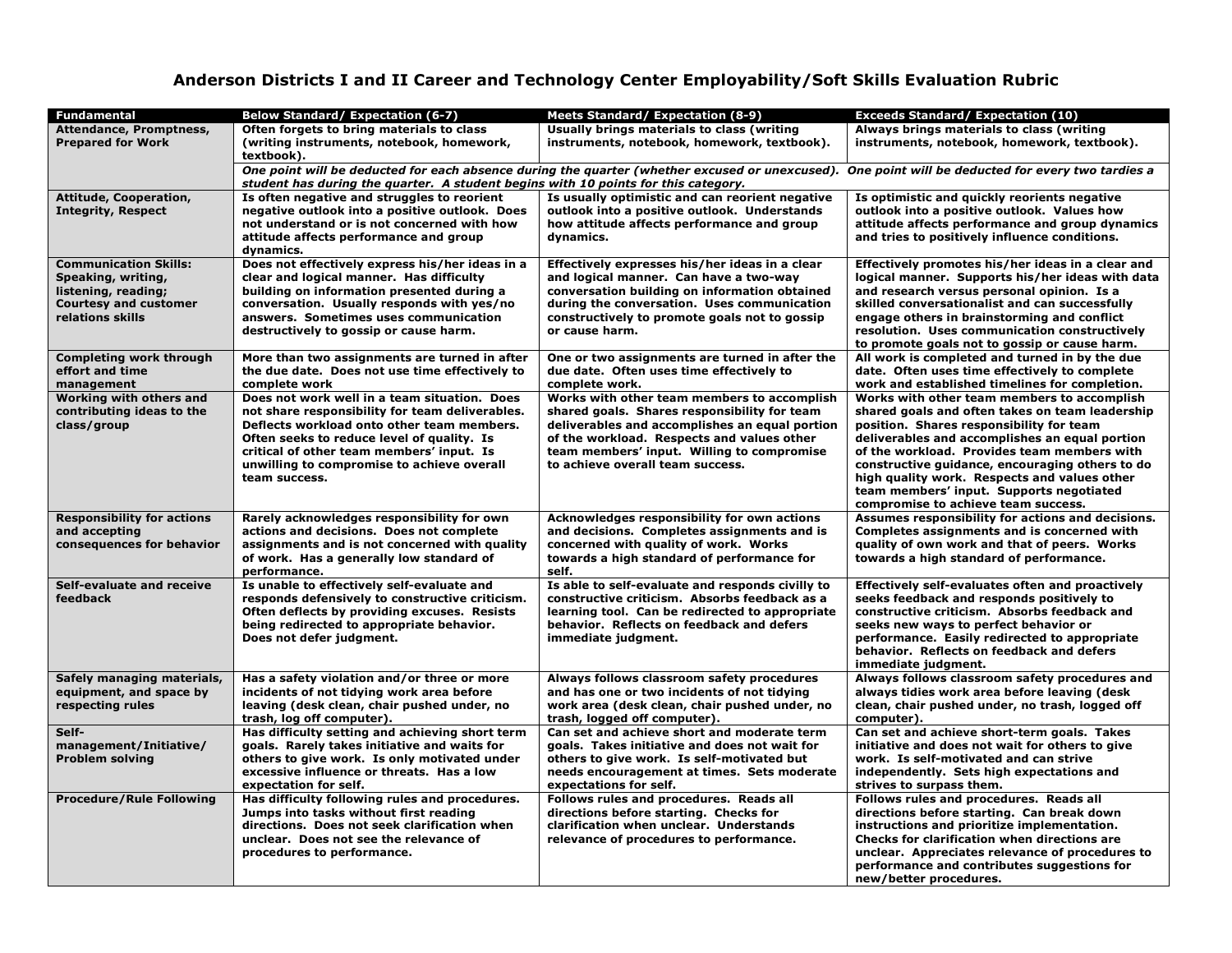## Semester Schedule

#### **Orientation and Course Introduction**

#### *Week 1*

Discussion of course objectives and units Students will get materials set up for the semester

#### **UNIT 1 - Kitchen Equipment and Knife Safety**

*Weeks 2-3* 

#### **Lesson and discussion on content topics**

**Assignments:** Key Terms, Review Worksheets, Quiz **Demo:** Equipment Use, Knife Care, Maintenance and Basic Cuts **Lab:** Scavenger Hunt, Knife Skills Practice **Assessment:** Written Test

## **UNIT 2 - Food Safety and Sanitation**

*Week 4* 

 **Lesson and discussion on content topics Assignments:** Key Terms, Review Worksheets, Quiz, Food Safety Poster **Demo:** N/A **Lab:** N/A **Assessment:** Written Test

## **UNIT 3 – Recipes and Conversions**

*Weeks 5-6*   **Lesson and discussion on content topics Assignments:** Key Terms, Review Worksheets, Quiz **Demo:** N/A **Lab:** Recipe conversion activity **Assessment:** Written Test

## **UNIT 4 – Quick Breads**

*Weeks 6-7*   **Lesson and discussion on content topics Assignments:** Key Terms, Review Worksheets, Quiz **Demo:** Biscuits, Scones **Lab:** Biscuits, Scones, Muffins **Assessment:** Written Test, Hands on Test

## **UNIT 5 – Career Exploration**

*Week 8* 

 **Lesson and discussion on content topics Assignments:** Explore various culinary and hospitality careers through GoProstart.com **Demo:** N/A **Lab:** N/A **Assessment:** Written reflection on the career exploration experience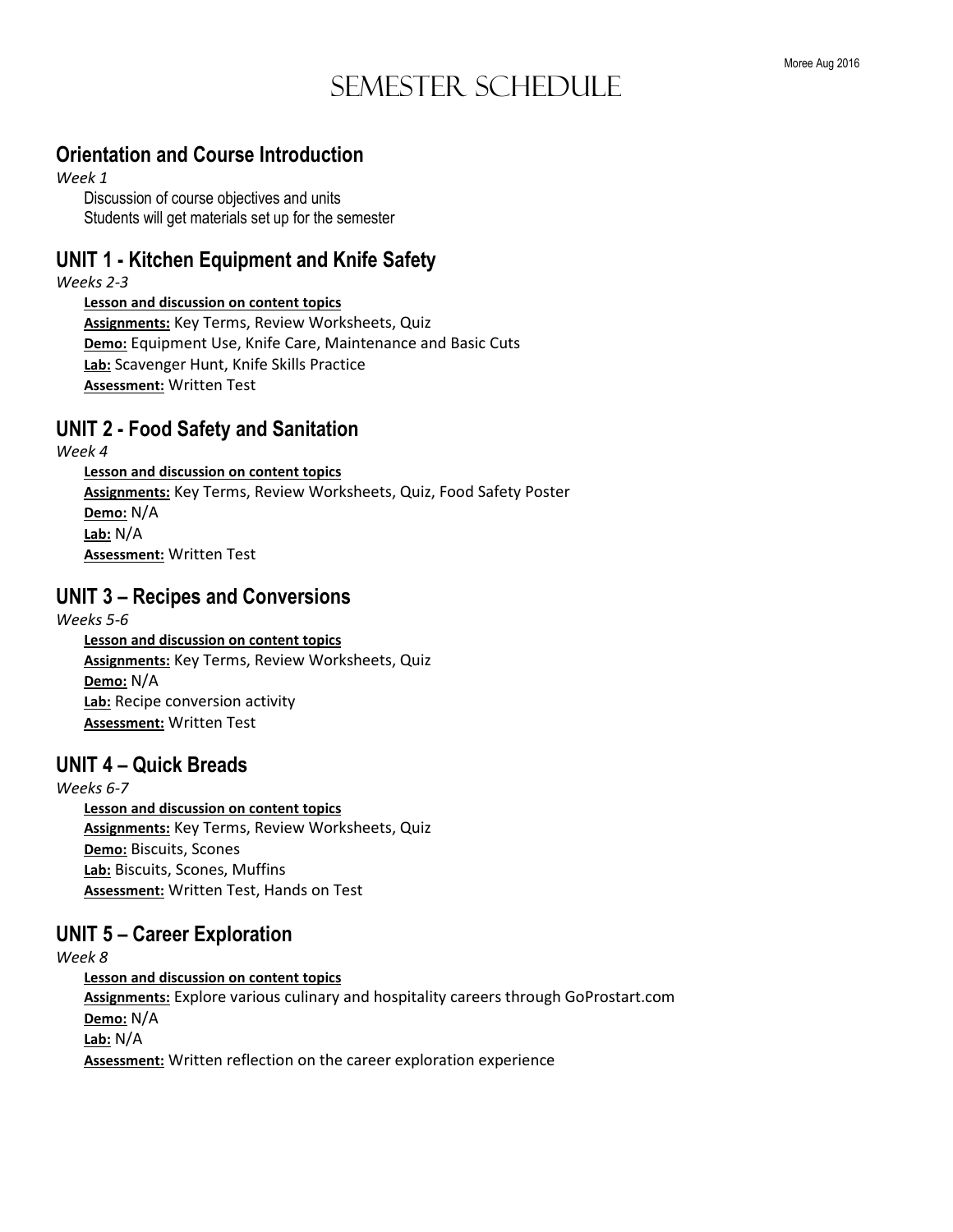#### Moree Aug 2016

## **UNIT 6 – Product ID, Fruits and Vegetables**

*Weeks 9-10* 

#### **Lesson and discussion on content topics**

**Assignments:** Key Terms, Review Worksheets, Quiz **Demo:** Tasting Activity, Proper Methods to Clean, Prep, and Cook Fruits and Vegetables **Lab:** Cooking with Fruits and Vegetables **Assessment:** Product ID Test, Written Test, Hands on Test

#### **UNIT 7 – Pasta and Grains**

*Weeks 11-12* 

 **Lesson and discussion on content topics Assignments:** Key Terms, Review Worksheets, Quiz **Demo:** Fresh Pasta, Rice Pilaf/Saffron Rice **Lab:** Making pasta from scratch, Proper rice cooking procedures **Assessment:** Written Test

#### **UNIT 8 – Breakfast Cooking**

*Weeks 13-16* 

 **Lesson and discussion on content topics** 

**Assignments:** Key Terms, Review Worksheets, Quiz, Buffet Project *Hotel Buffet Project:* Students will design a 2 day buffet menu *Group Breakfast Project:* Students will work in a large group to design, plan, and prepare a meal for the class **Demo:** Dairy Tasting, Proper Egg Cooking, Making Butter, **Lab:** Various Breakfast Foods (eggs, pancakes/waffles, potatoes, etc) **Assessment:** Written Test, Hands on Test

#### **Weeks 17-18**

These class periods will consist of review for the final exam and close out for the semester.

Exam Review

Final Exam

Turn in of class materials (books, clean out lockers, turn in hats/coats/shoes)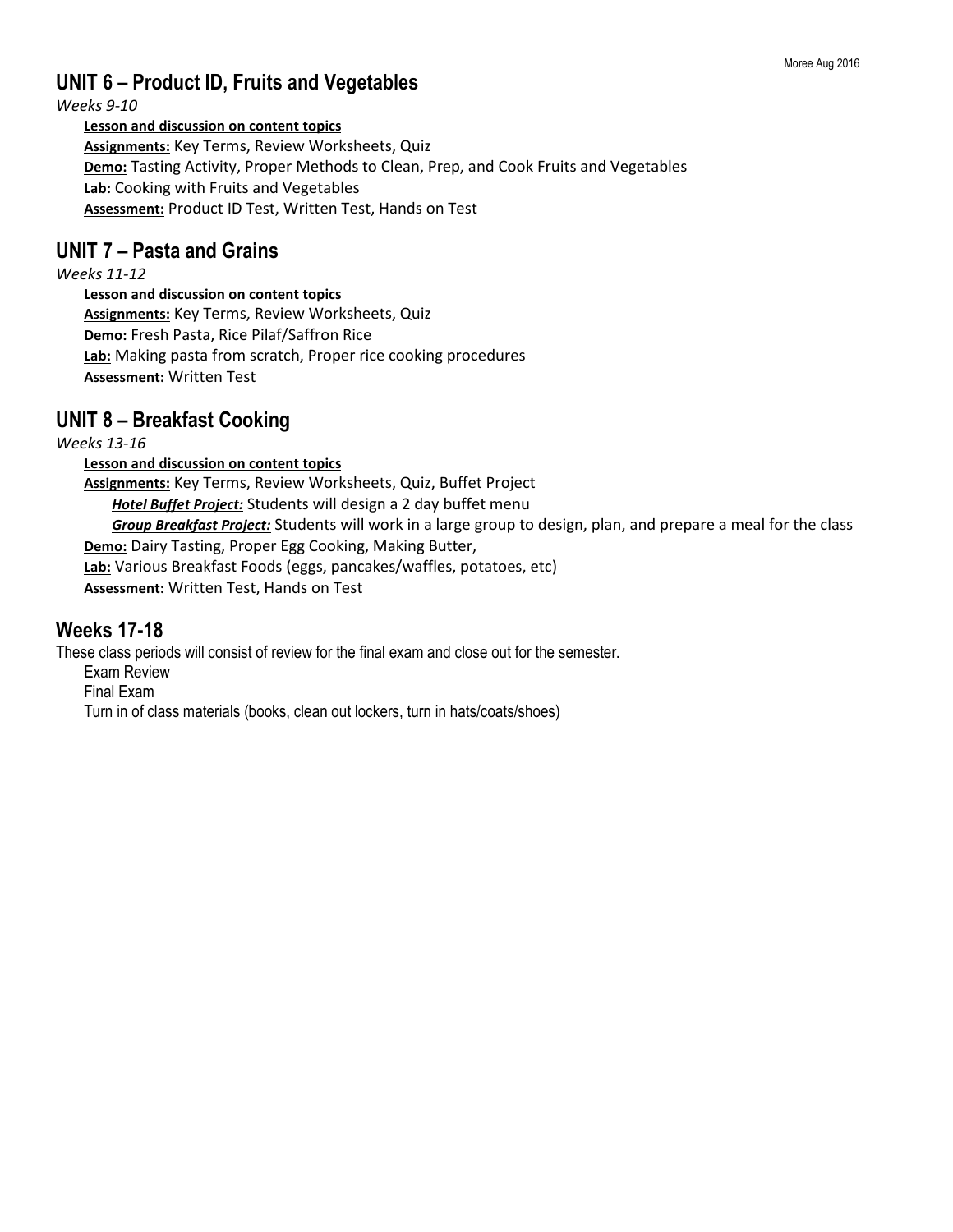## **CLASSROOM PROCEDURES**

## **1. Sign In/Entering Class**

- a. **NEATLY sign your name in your class notebook every single day**. Failure to sign in may result in you getting charged an absence when you were actually present
- b. All book bags and other large bags are to be stored in the locker room appropriately.
- c. Gather your materials, put book bags away, have a seat and look on the screen/board for further instruction and begin the day's tasks.
- **d. Tardy bells ring at 8:20 and 12:15. At this time you need to be on task and working.**

## **2. Class Behavior**

- a. **A professional and respectful attitude is expected from each student daily**. This includes attention to the lesson and talking only when appropriate.
- b. Failure to follow class rules and procedures will result in appropriate steps according to the discipline ladder.

#### **3. Hall Pass**

- a. **Anytime you leave the room for any reason, you MUST have a pass with you**. Fill out name, date & where you are going and then I will sign it. The sign out page must also be signed.
- b. Failure to have a pass with you at all times outside the classroom may result in suspension.

#### **4. Break**

- a. Unless otherwise announced, break times are as follows:
	- Morning break: 9:30am 9:40am
	- Afternoon break: 1:30pm 1:40pm
- b. ABSOLUTELY no eating or drinking in lab. Water included.
- c. **ALL food and drinks will be consumed at a safe distance from computers during break**.
- d. If you spill your drink or your snack, you are to properly clean it up. It is your responsibility.
- e. Failure to follow break procedures may result in loss of break.
- f. NO GUM! EVER! THIS MEANS YOU, EVER. DID I SAY NO GUM?? BY THE WAY, NO GUM……EVER

#### **5. Clean Up Duty**

- **a. Each student is responsible for keeping a clean work area. It is also the student's responsibility to clean that area at the end of the class or lab.**
- b. Each student will have a set of tasks for clean up duty. Responsibilities will rotate each week.
- c. Each student should actively participate in clean up duty, and help where needed if finished early.
- **d. During labs, the sous chef will be responsible for final check of clean up duties.**

## **6. Cell Phones**

- a. Cell phones must be turned off and kept OUT OF SIGHT while at the Career Center.
- b. Phones seen or heard will be taken by the instructor and given to Administration as outlined in the student handbook.

## **7. End of Class**

- a. **Stay seated and working until directed to put your materials away**.
- b. Lining up at the door or wandering around the classroom is not allowed.

## **8. When Chef is Absent**

- **a. We will have a guest in our room and you are expected to conduct yourself as if nothing is different.**
- b. Access will be available to that day's lesson information, and students are expected to work diligently to complete notes, activities, and assignments. This will ensure that we do not fall behind schedule.
- **c.** All expectations and procedures remain in place whether Chef is in class or absent for any reason. **A student's behavior not only shows respect for himself/herself, but respect for the teacher as well.**

## **9. When YOU are Absent**

- **a. Check the Edmodo page for the journal, lesson notes, and assignments for that day.**
- **b. Come to Chef and tell him specifically what you need**
- **c. Turn in the work in a timely manner so you get full points possible.**